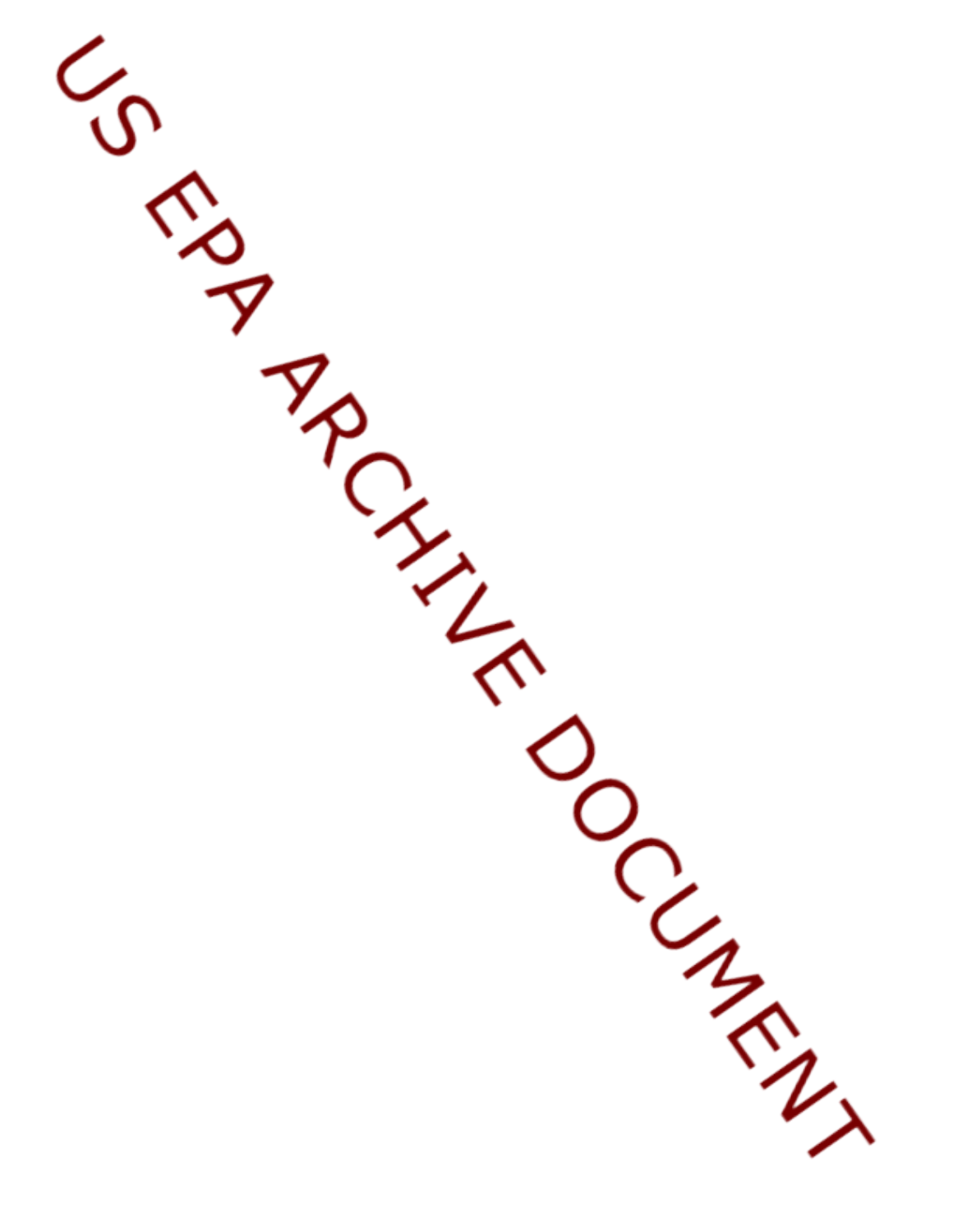## **THE ENVIRONMENTAL TECHNOLOGY VERIFICATION**







# **ETV Joint Verification Statement**

| TECHNOLOGY TYPE: CONTINUOUS EMISSION MONITOR |                                                       |                                            |
|----------------------------------------------|-------------------------------------------------------|--------------------------------------------|
| <b>APPLICATION:</b>                          | <b>MEASURING MERCURY EMISSIONS</b>                    |                                            |
| <b>TECHNOLOGY NAME: Argus-Hg 1000</b>        |                                                       |                                            |
| <b>COMPANY:</b>                              | <b>Envimetrics</b>                                    |                                            |
| <b>ADDRESS:</b>                              | P.O. Box 6<br>Pluckemin, NJ 07078 FAX:                | PHONE: (609) 243-3212<br>$(908)781 - 1607$ |
| <b>WEB SITE:</b><br>$E\text{-}MAIL:$         | www.envimetrics.com/index.htm<br>Eeius@mindspring.com |                                            |

The U.S. Environmental Protection Agency (EPA) supports the Environmental Technology Verification (ETV) Program to facilitate the deployment of innovative or improved environmental technologies through performance verification and dissemination of information. The goal of the ETV Program is to further environmental protection by accelerating the acceptance and use of improved and cost-effective technologies. ETV seeks to achieve this goal by providing high-quality, peer-reviewed data on technology performance to those involved in the design, distribution, financing, permitting, purchase, and use of environmental technologies.

ETV works in partnership with recognized standards and testing organizations, with stakeholder groups (consisting of buyers, vendor organizations, and permitters), and with individual technology developers. The program evaluates the performance of innovative technologies by developing test plans that are responsive to the needs of stakeholders, conducting field or laboratory tests (as appropriate), collecting and analyzing data, and preparing peer-reviewed reports. All evaluations are conducted in accordance with rigorous quality assurance (QA) protocols to ensure that data of known and adequate quality are generated and that the results are defensible.

The Advanced Monitoring Systems (AMS) Center, one of seven technology areas under ETV, is operated by Battelle in cooperation with EPA's National Exposure Research Laboratory. The AMS Center has recently evaluated the performance of continuous emission monitors (CEMs) to measure mercury emissions. This verification statement provides a summary of the test results for the Envimetrics Argus-Hg 1000 CEM.

### **VERIFICATION TEST DESCRIPTION**

The purpose of this verification test was to evaluate the performance of mercury CEMs at a full-scale field location, over a substantial duration of continuous operation. The CEMs were challenged by stack gases generated from the thermal treatment of a variety of actual wastes in the Toxic Substances Control Act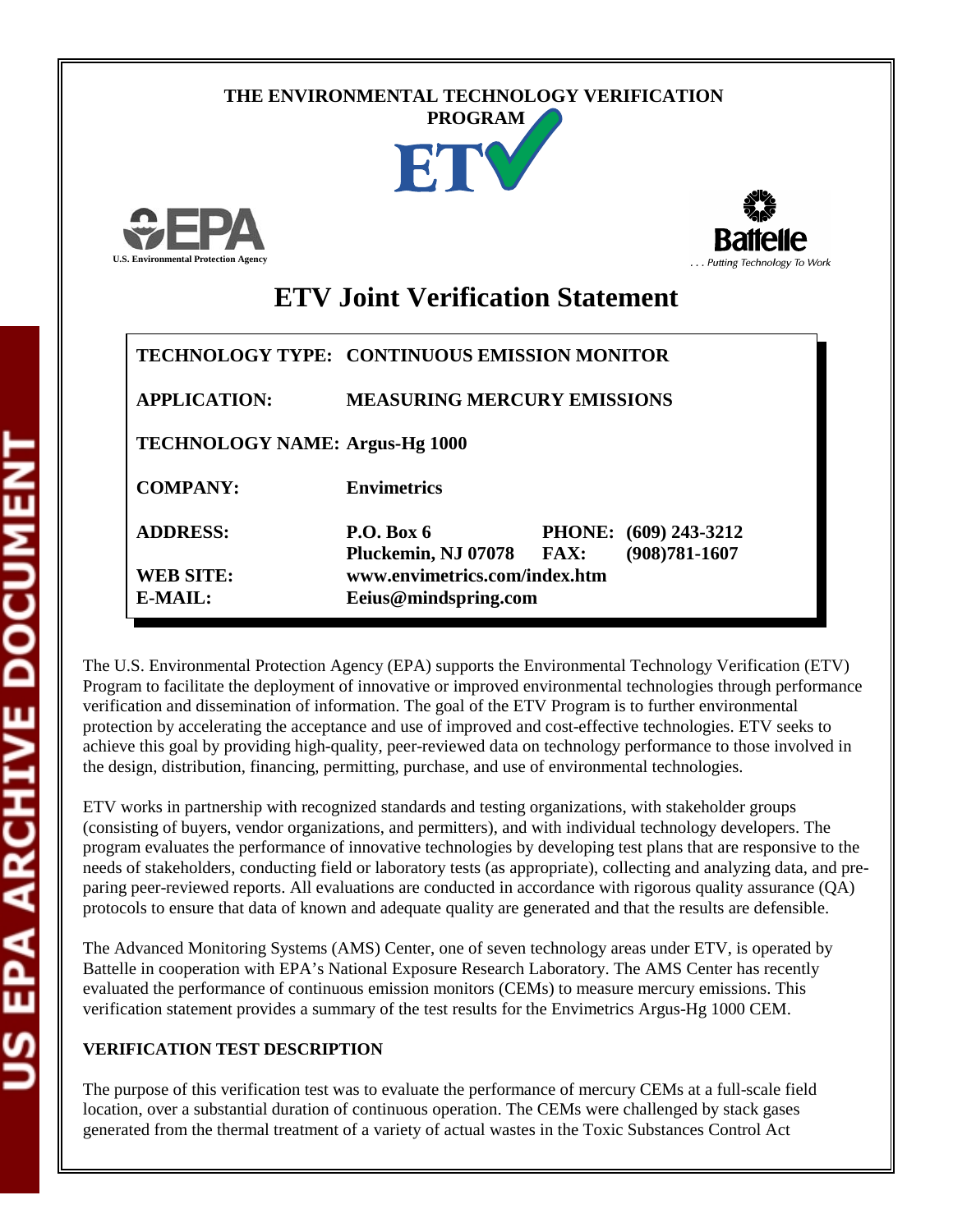Incinerator (TSCAI) at the East Tennessee Technology Park in Oak Ridge, Tennessee. CEM responses were compared with reference mercury measurements of total  $(Hg_T)$ , oxidized, and elemental  $(Hg^0)$  mercury. Mercury standard gases were used to challenge the CEMs to assess stability in long-term operation, and the instruments were operated for several weeks by TSCAI staff to assess operational aspects of their use. The reference method for establishing the quantitative performance of the tested technologies was the Ontario Hydro (OH) method. For the Argus-Hg 1000, relative accuracy (RA), correlation with the reference method, and precision (i.e., repeatability at stable test conditions) were assessed for total mercury in the stack gas emissions. Sampling system bias, calibration and zero drift, and response time were assessed for Hg° only, using commercial compressed gas standards of Hg°. The data completeness, reliability, and maintainability of the Argus-Hg 1000 over the course of the verification test were assessed during several weeks of continuous operation.

QA oversight of verification testing was provided by Battelle. Battelle QA staff conducted a technical systems audit, a performance evaluation audit, and a data quality audit of 10% of the test data.

#### **TECHNOLOGY DESCRIPTION**

The following description of the Argus-Hg 1000 was provided by the vendor and does not represent verified information.

The Argus-Hg 1000 uses atomic emission spectroscopy to measure total mercury in flue gas. Flue gas is sampled with a filtered probe inserted in the flue duct. Heated Teflon sample lines transport the flue gas from the sample probe to the CEM. The Argus-Hg 1000 measures total mercury with the aid of a catalytic converter that reduces molecular forms of mercury to atomic mercury. Wet chemical reagents are not used by the Argus-Hg 1000. A chiller removes water vapor before flue gas enters the Argus-Hg 1000. The Argus-Hg 1000 samples the flue gas, and the mercury is preconcentrated by an absorbent. The absorbent is thermally desorbed, and the mercury is analyzed by a patented microwave plasma source, which excites emission from the mercury atoms, for detection by a low-resolution ultraviolet spectrometer. The Argus-Hg 1000 uses argon as a carrier gas, and in routine operation the argon gas is consumed at a rate of one gas cylinder (approximately 200 ft<sup>3</sup> of gas) per year or more of operation. The Argus-Hg 1000 requires one to two nanograms of mercury to make a measurement and does not need a zero adjust. Sample time is approximately three minutes at sampling rates close to two liters per minute. In this verification test, the Argus-Hg 1000 provided a reading of mercury concentration about every seven minutes.

The Argus-Hg 1000 is microprocessor-controlled and can operate unattended when measuring  $Hg_T$ , as in this test. When manually operated, the Argus-Hg 1000 also can determine both  $Hg^{\circ}$  and  $Hg_T$ . The Argus-Hg 1000 is packaged in two 48-cm (19-in.) wide waist-high racks. Its dimensions are 48 cm by 61 cm by 71 cm (19 in. by 24 in. by 28 in.). Data are provided in multiple formats. The Argus-Hg 1000 provides analog signals and contact closures for acquisition by a data logger. Alternately, data can be downloaded from the internal microprocessor by a computer.

#### **VERIFICATION OF PERFORMANCE**

**Relative Accuracy:** The accuracy of the Argus-Hg 1000 for measuring  $Hg_T$  was verified by comparison with the results of 18 OH sampling runs at an  $Hg_T$  level from <1 to 200 micrograms per dry standard cubic meter of flue gas. The overall RA was 76.5%, but when the results of OH Run 16 are excluded, the overall RA was 55.5%. (In OH Run 16 the TSCAI burned packets of solid waste at relatively high mercury content, with no liquid waste. The flue gas mercury content in that run was likely highly variable and, therefore, difficult to determine accurately with a batch analyzer such as the Argus-Hg 1000.)

**Correlation with Reference Method Results:** Correlation of the Argus-Hg 1000 Hg<sub>T</sub> results with the OH results showed an r<sup>2</sup> value of 0.839 when all 18 OH results were included. With OH Run 16 excluded, the overall r 2 was 0.976.